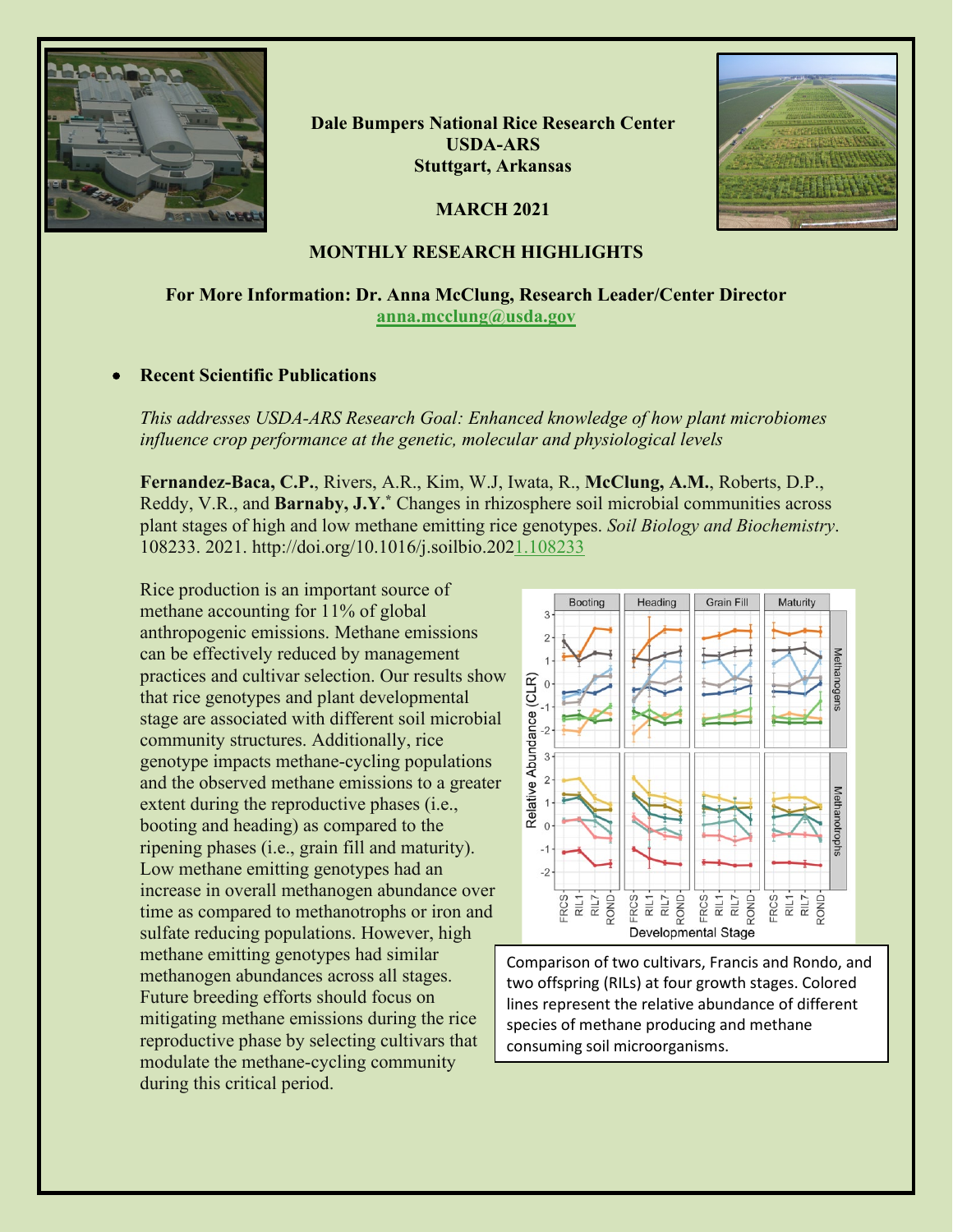### *This addresses USDA-ARS Research Goal: Improved methodology for predictive analyses*

Vaughn, J.N., Korani, W., Stein, J.C., **Edwards, J.D.**, Peterson, D.G., Simpson, S.A., Youngblood, R.C., Grimwood, J., Chougule, K., Ware, D.H. and **McClung, A.M**., 2021. Gene disruption by structural mutations drives selection in US rice breeding over the last century. *PLoS genetics*, *17*(3), p.e1009389.

Some crop varieties have superior performance across years and environments. This vigor is often observed in hybrids and is thought to be related to the fact that many harmful mutations (or "deleterious alleles") in one parent are being masked by functional ("desirable") alleles in the other parent. Unfortunately, these alleles are very difficult to identify precisely because, individually, they only have a small effect; thus, the role of these hidden mutations as a mechanism responsible for vigor remains unclear. In this study, we use long-read genomic sequencing to characterize the entire mutational spectrum between two rice varieties. Longread sequencing differs from other sequencing methods in that it can detect large structural mutations in the DNA sequence such as insertions and deletions. We then tracked these mutations through the last century of rice breeding by evaluating the DNA sequence of over 100 US rice cultivars. We showed that large deletions occurring in genes are eliminated through the selection imposed by breeding at a faster rate than those occurring in other parts of the genome that do not code for genes and are not directly selected for by breeders. These findings suggest that gradual purging of deleterious alleles from the gene pool is a component of the progress made through historical breeding efforts and will guide attempts to predict variety vigor based solely on genomic information.



Dendogram showing relationship among US cultivars developed over the last century from the Mid-South and California, as well as imported cultivars used in breeding. Colored bars indicate the proportion of the genome of each cultivar derived from different rice genetic populations. Ex. Most of the cultivars from California (red dots, far left) are medium grains with DNA primarily derived from japonica genetic resources.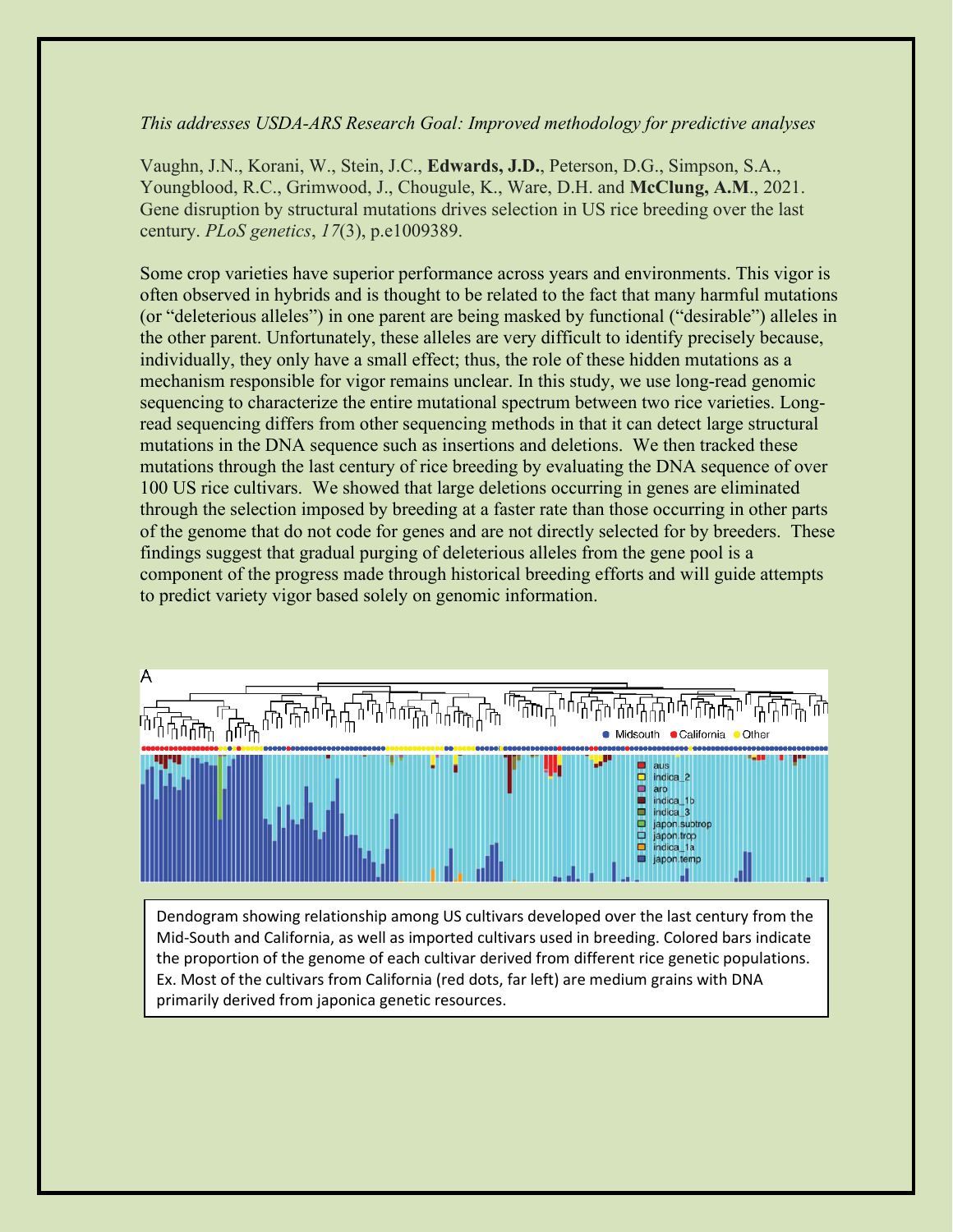### *This addresses USDA-ARS Research Goal: Enhanced knowledge of how plant microbiomes influence crop performance at the genetic, molecular and physiological levels*

**Fernandez-Baca, C.P.**, Rivers, A.R., Maul, J.E., Kim, W.J, **McClung, A.M.**, Roberts, D.P., Reddy, V.R., and **Barnaby, J.Y.\*** Rice Plant-Soil Microbiome Interactions Driven by Differential Root and Shoot Biomass. *Diversity*. 13 (3): 125. 2021. https://doi.org/10.3390/d13030125

Plant–soil microbe interactions are important in determining plant uptake of soil minerals, plant health, and methane emissions. We examined to what extent plant growth and development influences soil microbial species and their function. The rice varieties, Francis and Rondo, and nine of their inbred offspring, all known to differ for root and shoot biomass, were grown in a greenhouse study and the



composition of the rhizosphere microbial community was determined at two growth stages, heading and maturity. Results indicated changes in root and shoot biomass throughout the plant growth cycle play an important role in driving the microbial community structure. The identified species included those involved in nitrogen cycling and methane production, as well as known endophytes. Many of the microbial community functions and genes observed during the heading stage were representative of cell growth, while functions correlated with physiological maturity were indicative of cell decay. We also found that shoot biomass may be used as a surrogate for predicting root biomass growth which would be advantageous in a breeding program, as root biomass quantification is time consuming and prone to error, while shoot biomass quantification is more efficient and accurate. Our study underscores the potential of exploiting rice phenotypic variation in plant breeding to promote beneficial plant–soil microbiome interactions.

# • **Technology Transfer**

#### **Interactions with the Research Community**

On March 23, Dr. Jinyoung Barnaby, Research Plant Physiologist, co-hosted the 2021 Korean American Women in Science and Engineering (KWiSE) Eco- and Data-Science forum in the US and South Korea as the KWiSE Washington D.C. Chapter president and as a forum organizing committee. Prof. Meeyoung Cha at the Institute for Basic Science, Korea Advanced Institute of Science and Technology (KAIST), presented a talk on "Unveiling North Korea's Local Economic Development via Human-Machine Collaboration".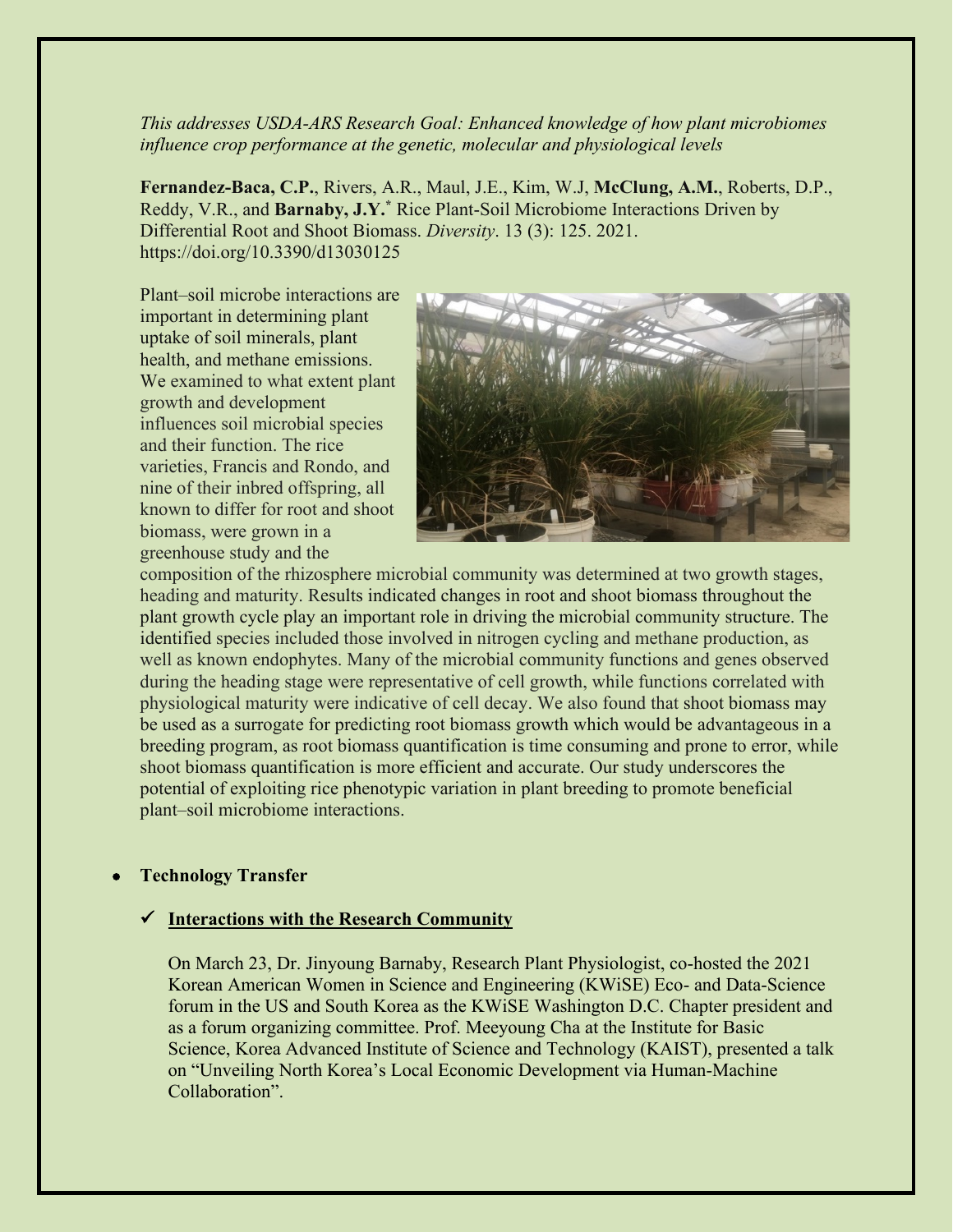On March 25, Dr. Jinyoung Barnaby, Research Plant Physiologist, co-hosted the 2021 Korean American Women in Science and Engineering (KWiSE) forum on *New Technologies in COVID-19 Diagnostics* in the US and South Korea as the KWiSE Washington D.C. Chapter president and as a COVID forum organizing committee. Two internationally recognized experts on biotechnology, Dr. Clare Fasching at Mammoth Biosciences, United States, and Prof. Tae Seok Seo at Kyung Hee University, South Korea, gave talks. Dr. Fasching presented "Rapid Development of a SARS-COV-2CRISPR Diagnostic"- an overview of how to adapt CRSPR/Cas9 a gene editing technology to develop a simple, rapid and inexpensive diagnostic assay for SARS Coronavirus-2. Prof. Seo at Kyung Hee University presented "Point-of care genetic diagnostic platform for COVID-19 identification" regarding a portable gene analyzer to deploy in field hospitals that can automatically analyze ten samples per hour for Covid19 testing.

# **Rice Germplasm Distributed**

Seed of ARS developed rice varieties Carolina Gold Select, Santee Gold, Scarlett, Tiara, IAC600, Sierra, Dixiebelle, Jasmine 85, and Presidio were distributed to growers and seed companies in Texas, South Carolina, North Carolina, Pennsylvania, Arkansas, Maryland, and Indiana during this month.

During the month of March, 268 rice genetic stocks were shipped to researchers in the United States, Belgium, Italy and Suriname from the Genetic Stocks *Oryza* (GSOR) collection.

#### **Recent publications by the research community using germplasm provided by GSOR:**

Fernandez-Baca, C.P., McClung, A.M., Edward, J.D., Codling, E.E. Reddy, V.R., and Barnaby, J.Y. \* 2021. Genotype and water management impacts on mitigation of inorganic arsenic in rice. *Frontiers in Plant Sciences*. 11: 2284. [https://doi.org/10.3389/fpls.2020.612054](https://gcc02.safelinks.protection.outlook.com/?url=https%3A%2F%2Fdoi.org%2F10.3389%2Ffpls.2020.612054&data=04%7C01%7C%7Cc0ac9866a18f4d122a2d08d8f4492fe6%7Ced5b36e701ee4ebc867ee03cfa0d4697%7C0%7C0%7C637527942460597113%7CUnknown%7CTWFpbGZsb3d8eyJWIjoiMC4wLjAwMDAiLCJQIjoiV2luMzIiLCJBTiI6Ik1haWwiLCJXVCI6Mn0%3D%7C1000&sdata=UTlTBw8VqyLHBtmaOhwdheZL0CpdK1dXlIJ46WnEj%2Bk%3D&reserved=0) (TeQing into Lemont TILs)

Liu, H, Long S-X, Pinson SRM, Tang Z, Guerinot ML, Salt DE, Zhao F, Huang X-Y. 2021. Univariate and multivariate QTL analyses reveal covariance among mineral elements in the rice ionome. Frontiers in Genetics, [https://doi.org/10.3389/fgene.2021.638555](https://gcc02.safelinks.protection.outlook.com/?url=https%3A%2F%2Fdoi.org%2F10.3389%2Ffgene.2021.638555&data=04%7C01%7C%7Cc0ac9866a18f4d122a2d08d8f4492fe6%7Ced5b36e701ee4ebc867ee03cfa0d4697%7C0%7C0%7C637527942460607068%7CUnknown%7CTWFpbGZsb3d8eyJWIjoiMC4wLjAwMDAiLCJQIjoiV2luMzIiLCJBTiI6Ik1haWwiLCJXVCI6Mn0%3D%7C1000&sdata=ogpkXN1EXi35Gko1H8z%2FuIMI%2BspzNwD2VVblYU8Wh4Q%3D&reserved=0) (Lemont/TeQing RILs)

Pokhrel, S., S.K. Ponniah, Y. Jia, O. Yu, and M. Manoharan. 2021. Transgenic rice expressing isoflavone synthase gene from soybean shows resistance against blast fungus (*Magnaporthe oryzae*). Pl. Dis. DOI: [10.1094/PDIS-08-20-1777-RE](https://gcc02.safelinks.protection.outlook.com/?url=https%3A%2F%2Fdoi.org%2F10.1094%2FPDIS-08-20-1777-RE&data=04%7C01%7C%7Cc0ac9866a18f4d122a2d08d8f4492fe6%7Ced5b36e701ee4ebc867ee03cfa0d4697%7C0%7C0%7C637527942460607068%7CUnknown%7CTWFpbGZsb3d8eyJWIjoiMC4wLjAwMDAiLCJQIjoiV2luMzIiLCJBTiI6Ik1haWwiLCJXVCI6Mn0%3D%7C1000&sdata=m6apybSJ5WbOwzL7t4XBxSwPiBC%2FeJcjUM%2FxENAS6Qw%3D&reserved=0) (Nipponbare)

Singh, R.R., et al. 2020. Ascorbate oxidation activates systemic defence against root-knot nematode *Meloidogyne graminicola* in rice. J. Exp. Bot. DOI[:10.1093/jxb/eraa171](https://gcc02.safelinks.protection.outlook.com/?url=https%3A%2F%2Fdoi.org%2F10.1093%2Fjxb%2Feraa171&data=04%7C01%7C%7Cc0ac9866a18f4d122a2d08d8f4492fe6%7Ced5b36e701ee4ebc867ee03cfa0d4697%7C0%7C0%7C637527942460607068%7CUnknown%7CTWFpbGZsb3d8eyJWIjoiMC4wLjAwMDAiLCJQIjoiV2luMzIiLCJBTiI6Ik1haWwiLCJXVCI6Mn0%3D%7C1000&sdata=QagVif45wIop1tfujIauozM6q%2Bi20ZevJcn9T%2FeyRkQ%3D&reserved=0) (Nipponbare)